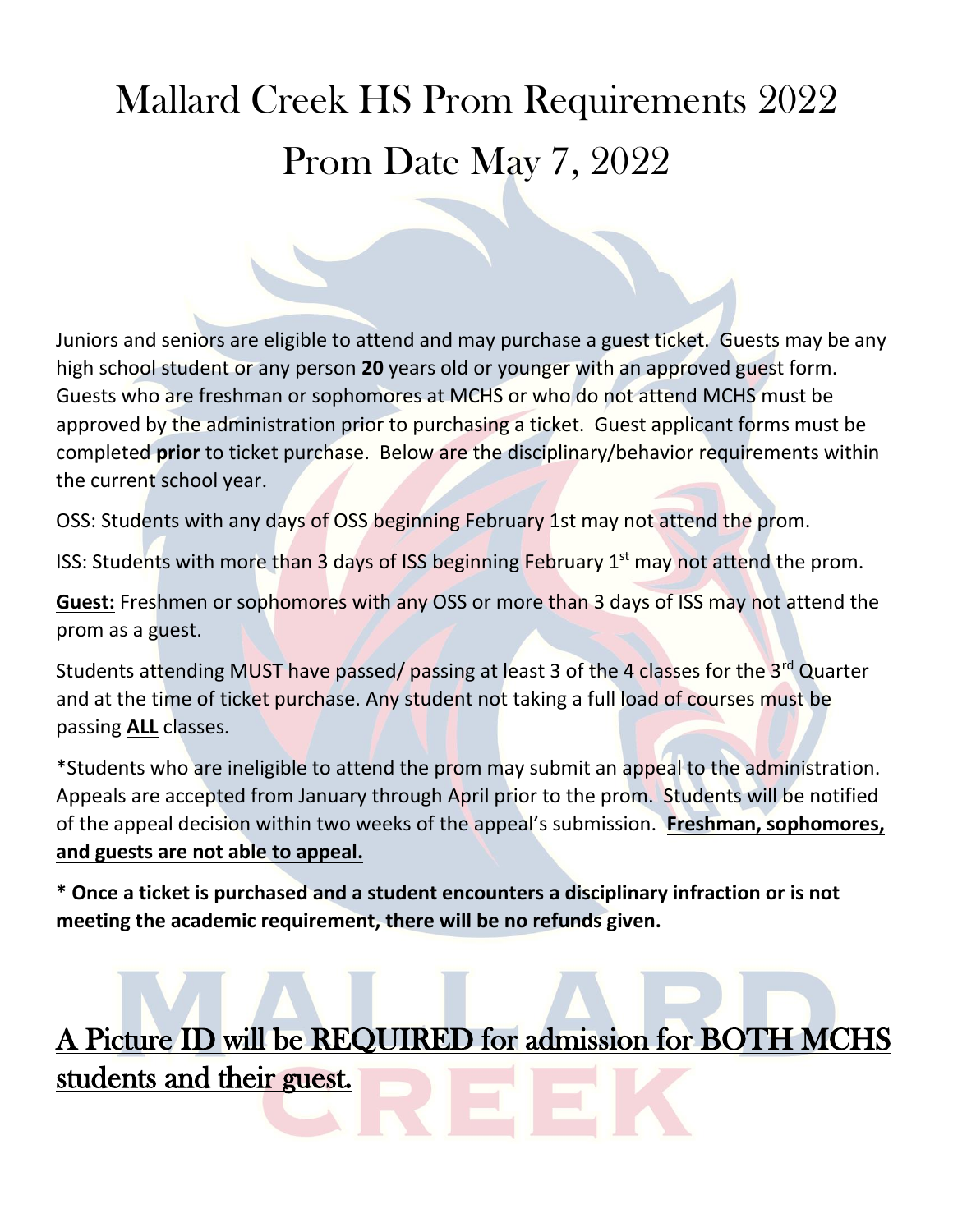## MCHS Student & MCHS Guest Registration Form

#### ATTENDS Mallard Creek but is not an upperclassman

| <b>Prom 2022</b>                                                                                                                                                                                                                                                                                                                                                  |
|-------------------------------------------------------------------------------------------------------------------------------------------------------------------------------------------------------------------------------------------------------------------------------------------------------------------------------------------------------------------|
| Student ID# _________________                                                                                                                                                                                                                                                                                                                                     |
| Grade Level ___________ Email Address _________                                                                                                                                                                                                                                                                                                                   |
| The following information is required in order to determine a guest's eligibility to attend the MCHS prom:                                                                                                                                                                                                                                                        |
| Guest's Full Name<br>Guest's DOB __/__/_____ Age ______ Grade (Circle if applicable) $9^{\circ}$ , $10^{\circ}$ , $11^{\circ}$ , $12^{\circ}$<br><b>Guest Email Address Contract Email Address</b>                                                                                                                                                                |
| Does the guest attend MCHS? $Y / N$ (if no, please use Guest Registration Form, see the next page)                                                                                                                                                                                                                                                                |
| By signing, I attest that I/ (print name) $\angle$<br>above. I also certify that my MCHS guest, (print name) <b>And the set of the set of the set of the set of the set of the set of the set of the set of the set of the set of the set of the set of the set of the set of the set </b><br>prom. Should you have question/concerns, please see prom committee. |

#### Signature of MCHS Student Signature of MCHS Guest

 $\mathcal{L}$  , we can expect the contribution of  $\mathcal{L}$ 

### An ID will be REQUIRED for admission for BOTH MCHS students and their guest.

# MALLARD CRI